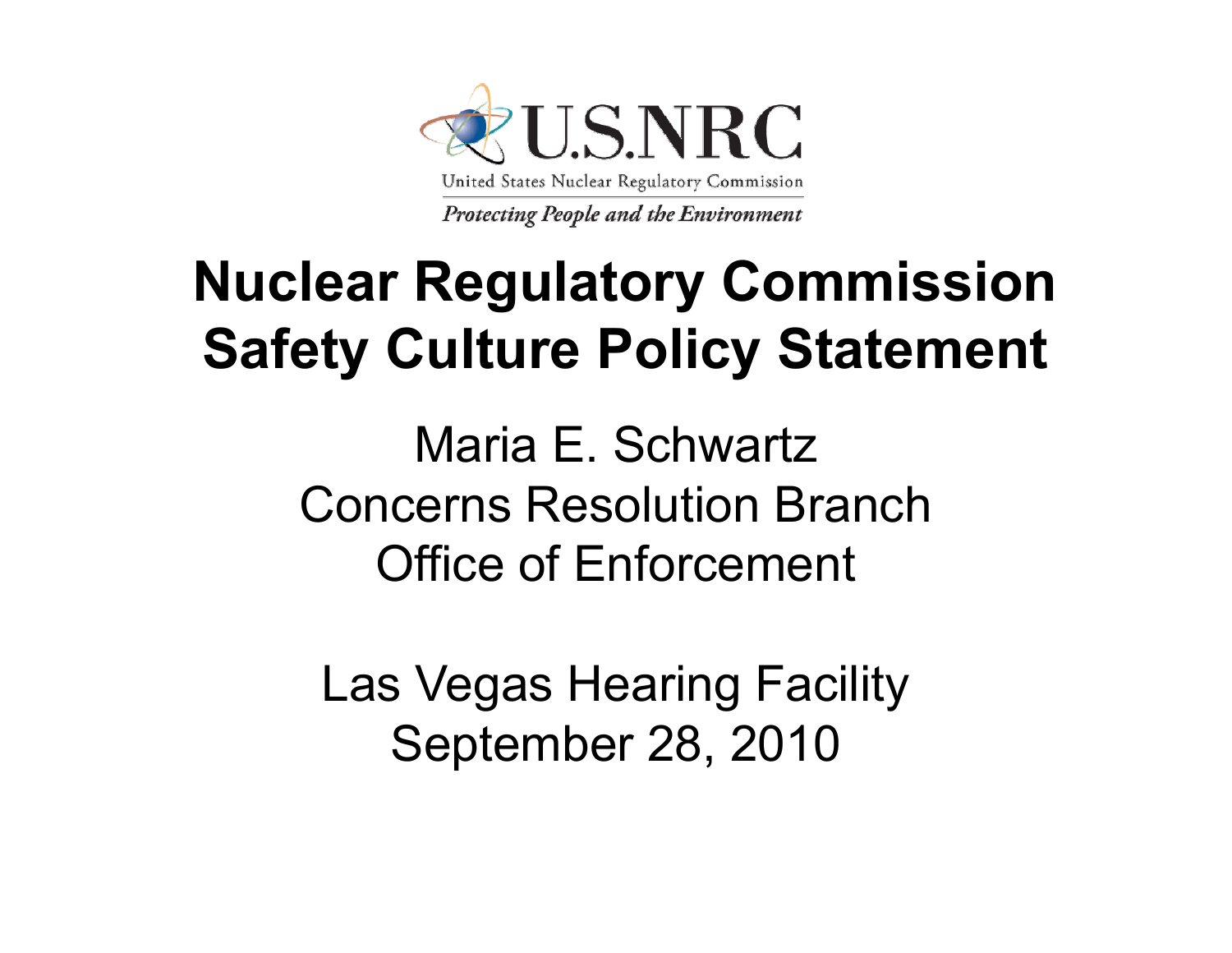### **Objectives**

- Provide information on:
	- Why a positive safety culture is important
	- Development of revised draft policy statement
		- Pre- 2009 Background
		- 2009 Commission Direction
		- February 2010 Workshop
		- Evaluation of public comments
		- Outreach activities since February 2010 Workshop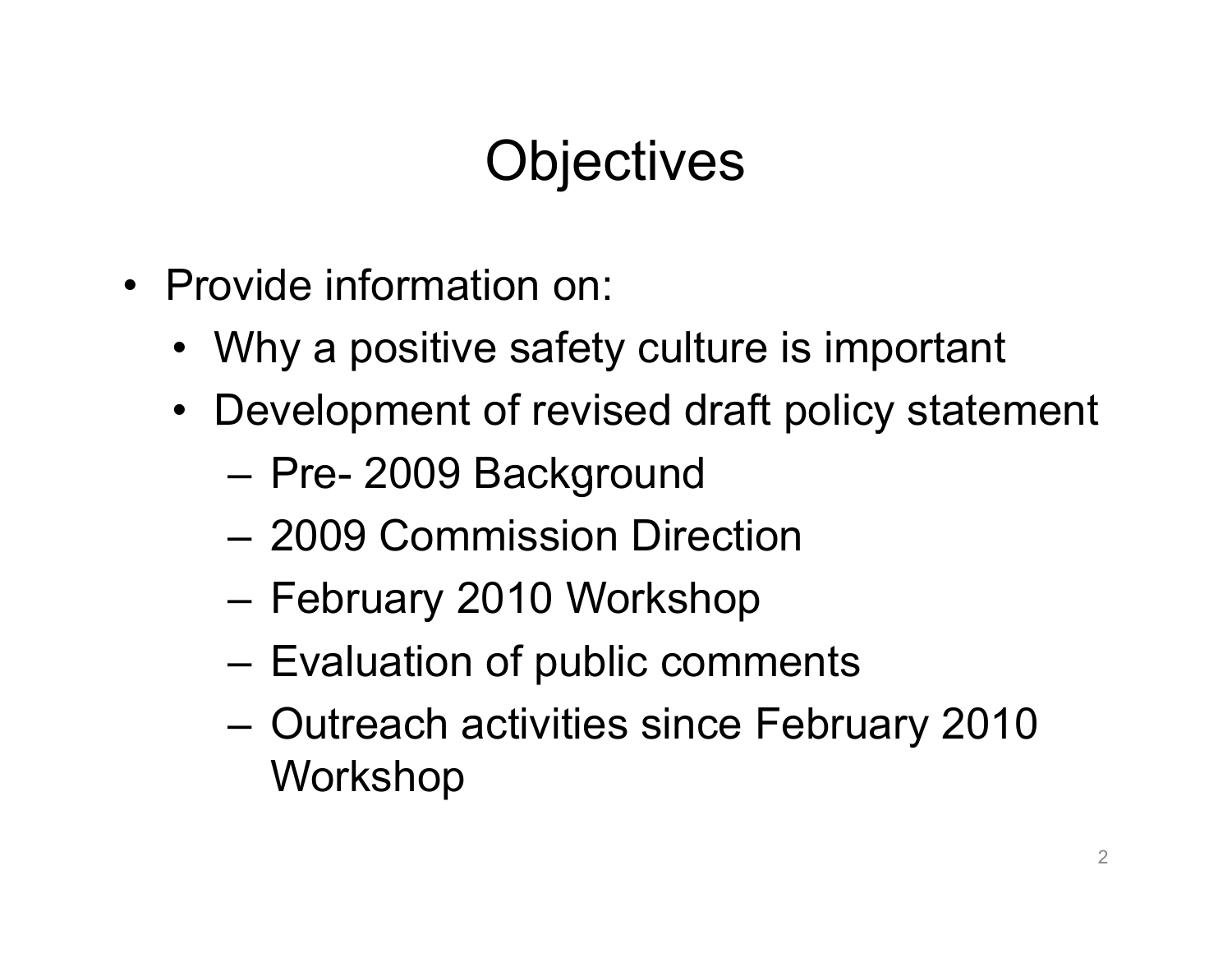### Importance of Safety Culture

- NRC considers safety culture in its oversight programs because weaknesses in safety culture may contribute to safety and security problems
	- $-$  Increased likelihood of such problems
	- More severe consequences when such problems occur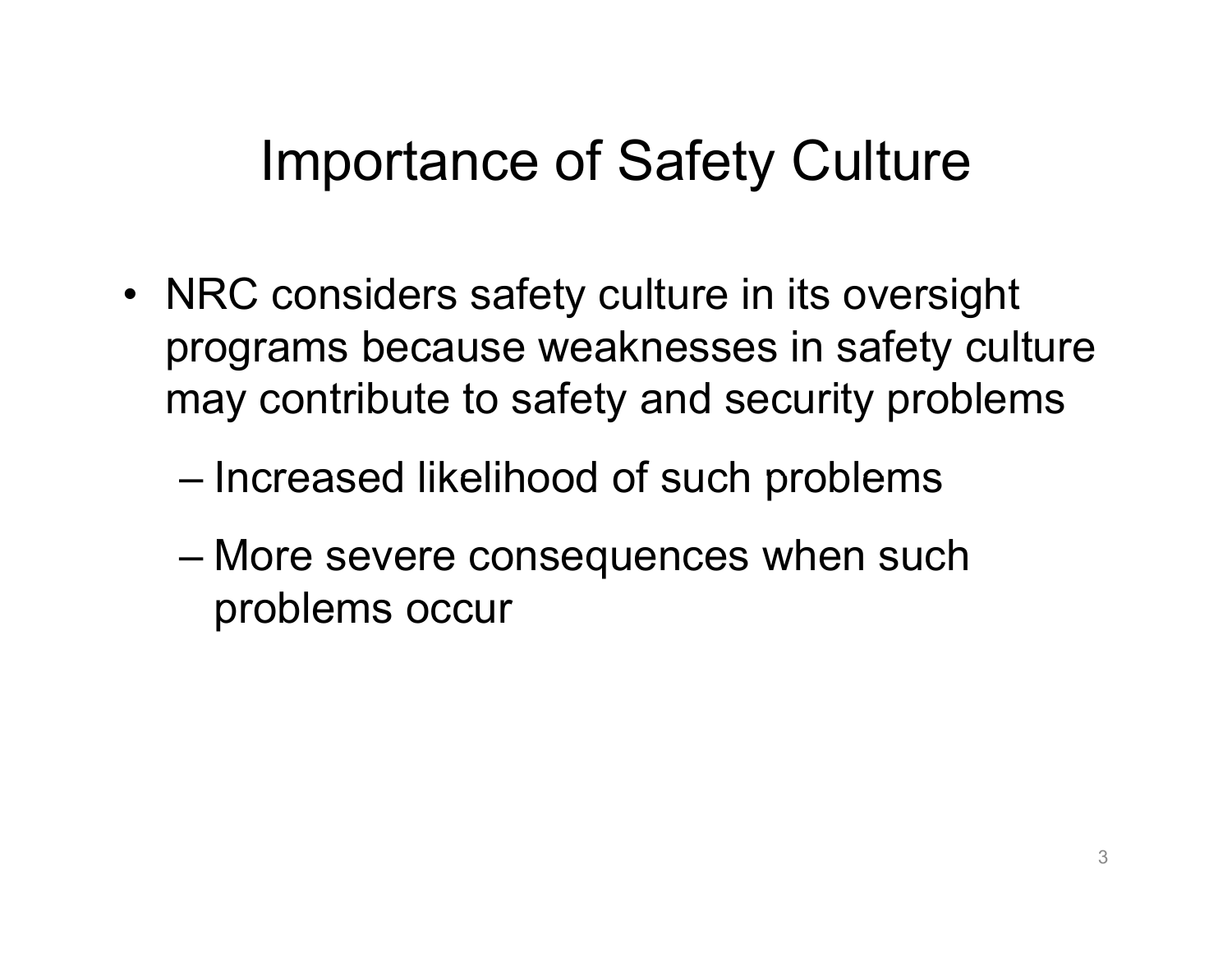## Prior to 2009

- Previous Policy Statements include
	- 1989: "Policy Statement on the Conduct of Nuclear Power Plant Operations
	- 1996: "Freedom of Employees in the Nuclear Industry to Raise Safety Concerns Without Fear of Retaliation"
- Events indicating importance of safety culture
- 2008: COMGBJ -08-0001
- February 2009 Safety Culture Workshop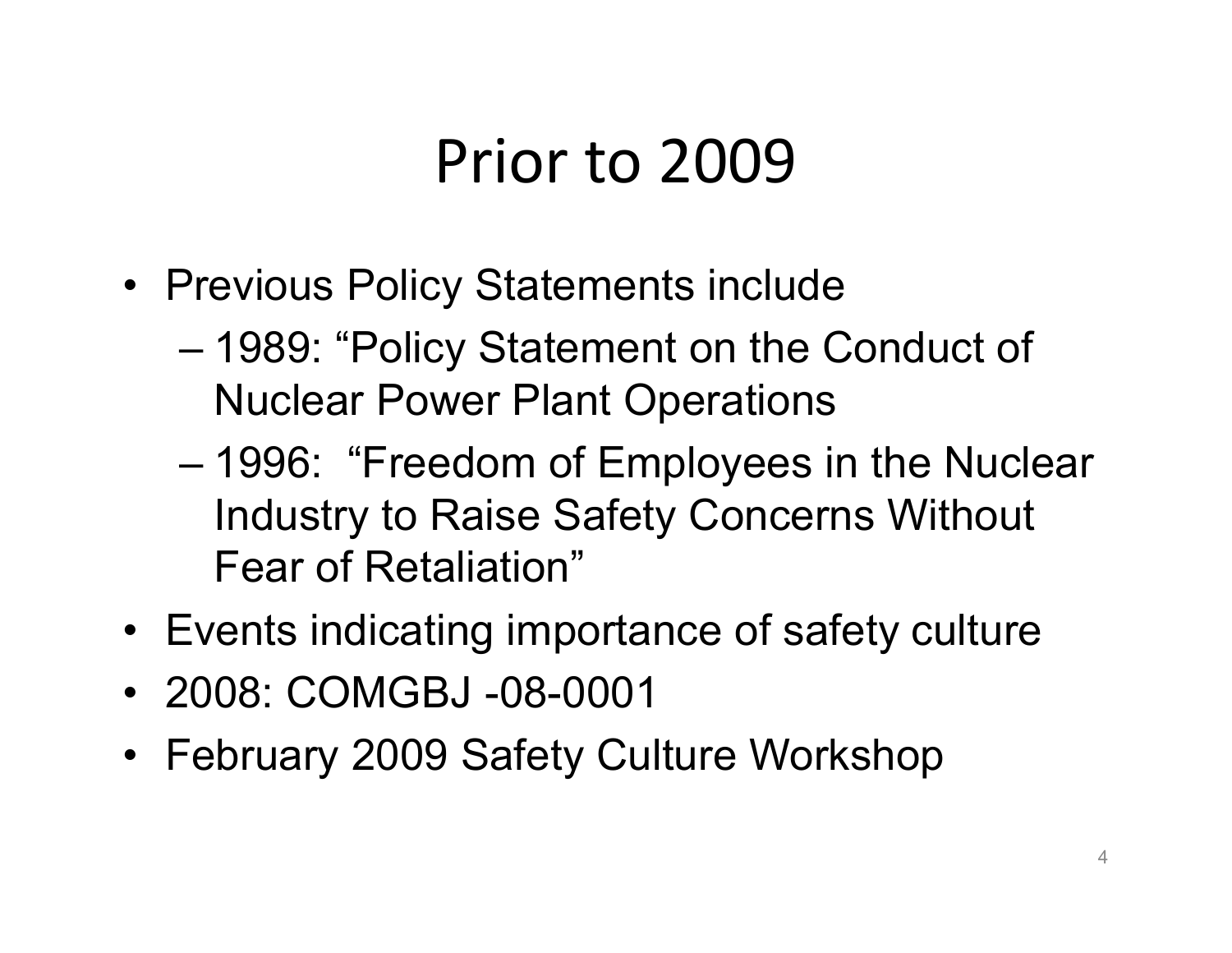### 2009 Commission Direction

- • Publish the draft policy statement in the *Federal Register* for comment
- • Consider incorporating suppliers and vendors
- • Continue to engage broad range of stakeholders
- • Seek opportunities to comport terminology with existing standards and references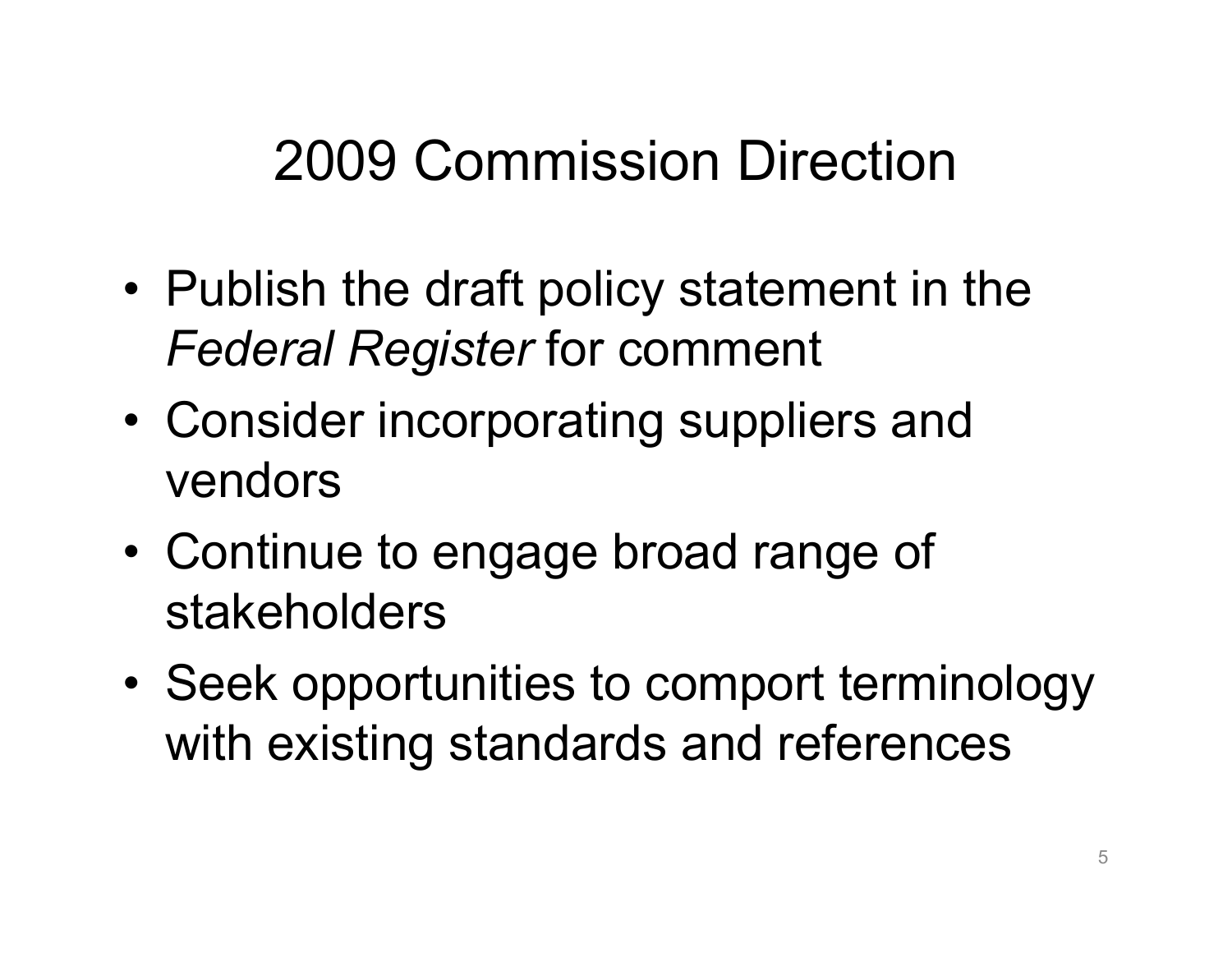NRC Draft Safety Culture Definition, November, 2009

That assembly of characteristics, attitudes and behaviors in organizations and individuals, which establishes that as an overriding priority, nuclear safety and security issues receive the attention warranted by their significance.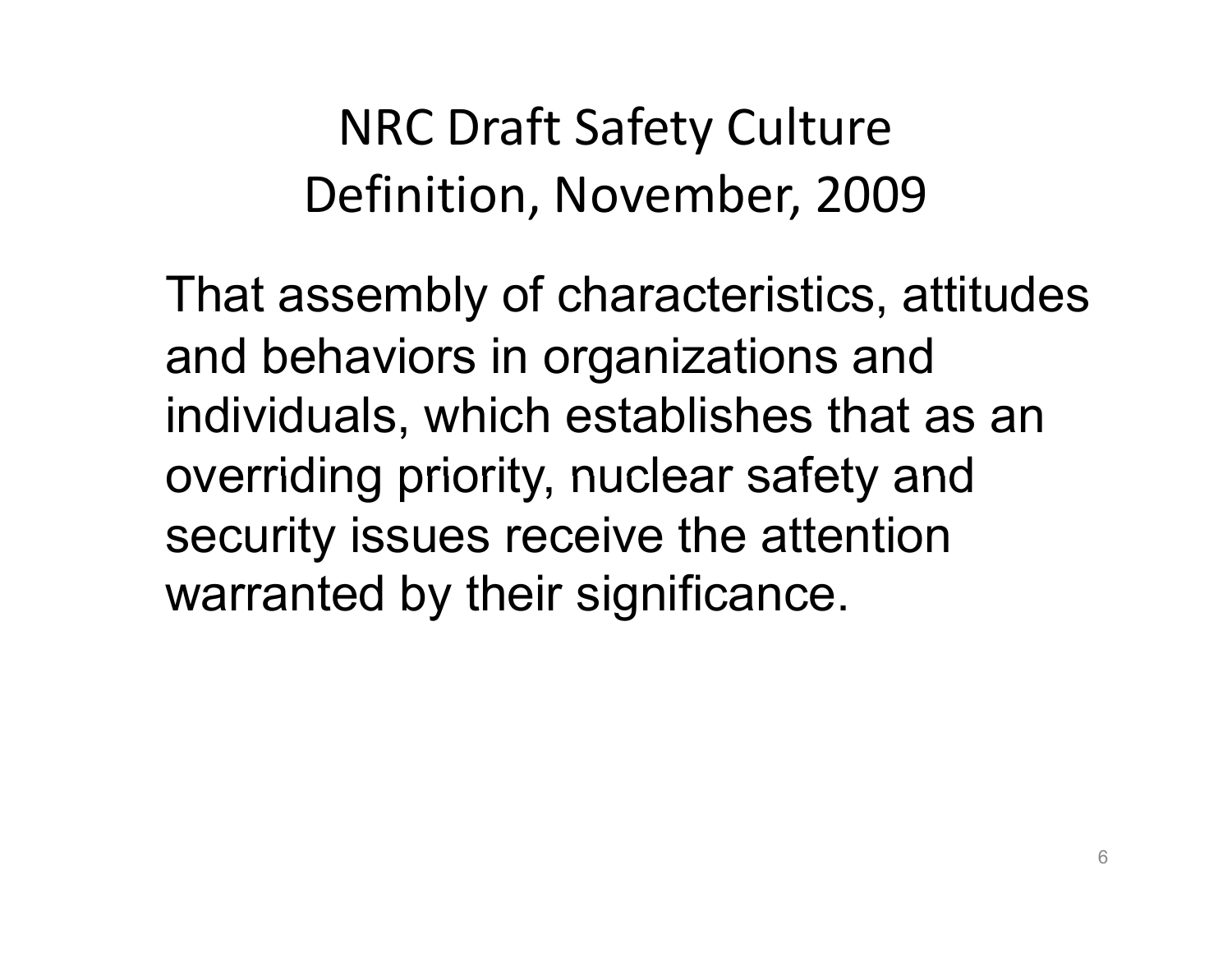## NRC Draft Safety Culture Traits, November, 2009

- Problem Identification and Evaluation
- Work Practices
- Work Planning and Control
- Continuous Learning Environment
- Licensee Decision Making
- Safety Conscious Work Environment
- Accountability
- Resources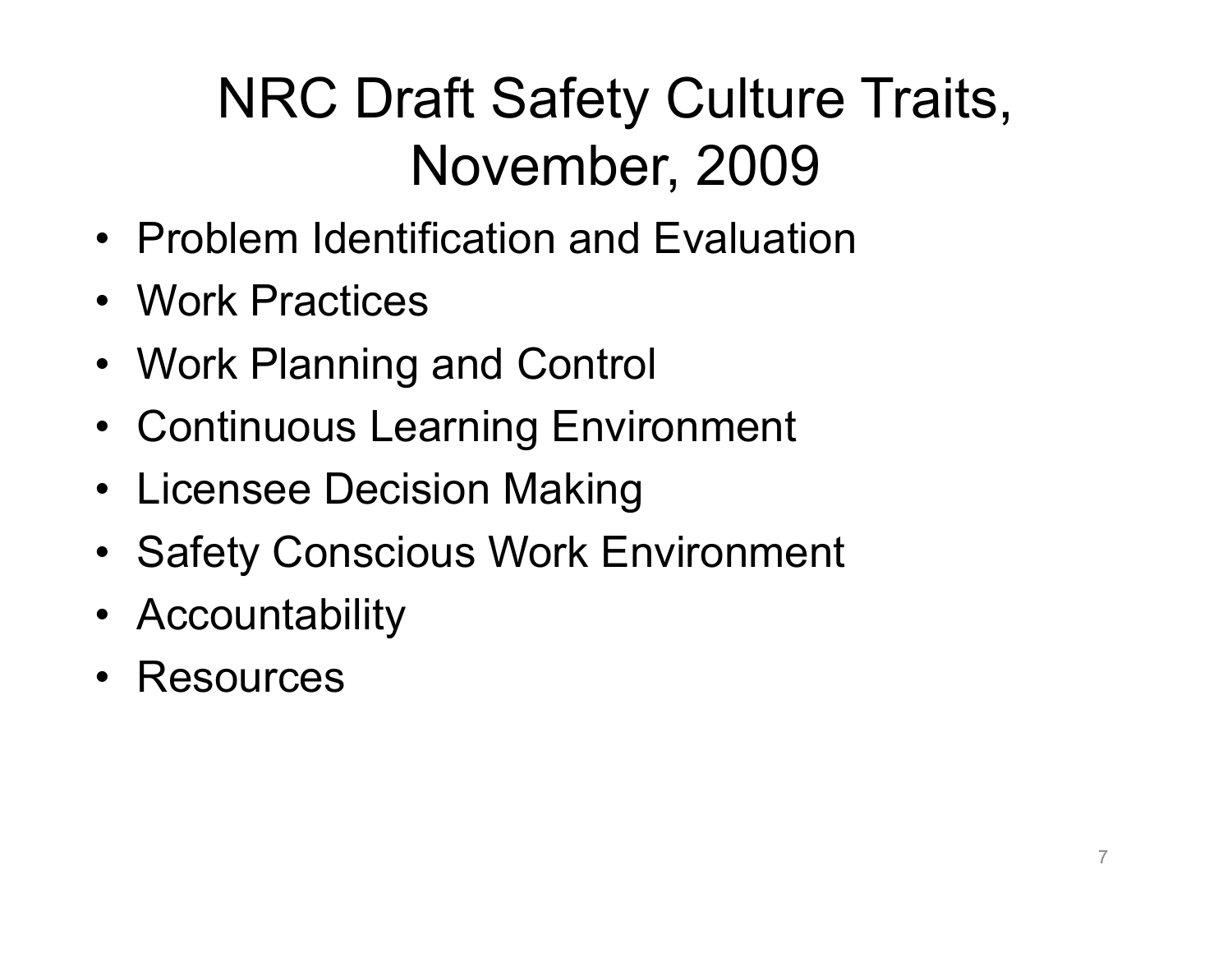## Safety Culture Workshop, February, 2010

- • Workshop was composed of a panel of 16 stakeholders with various affiliations (e.g., reactors, medical facilities, fuel cycle and gauge manufactures, universities, Organization of Agreement States) who worked together, and in breakout sessions with other attendees
- Panel reached alignment on a common definition and traits of a positive safety culture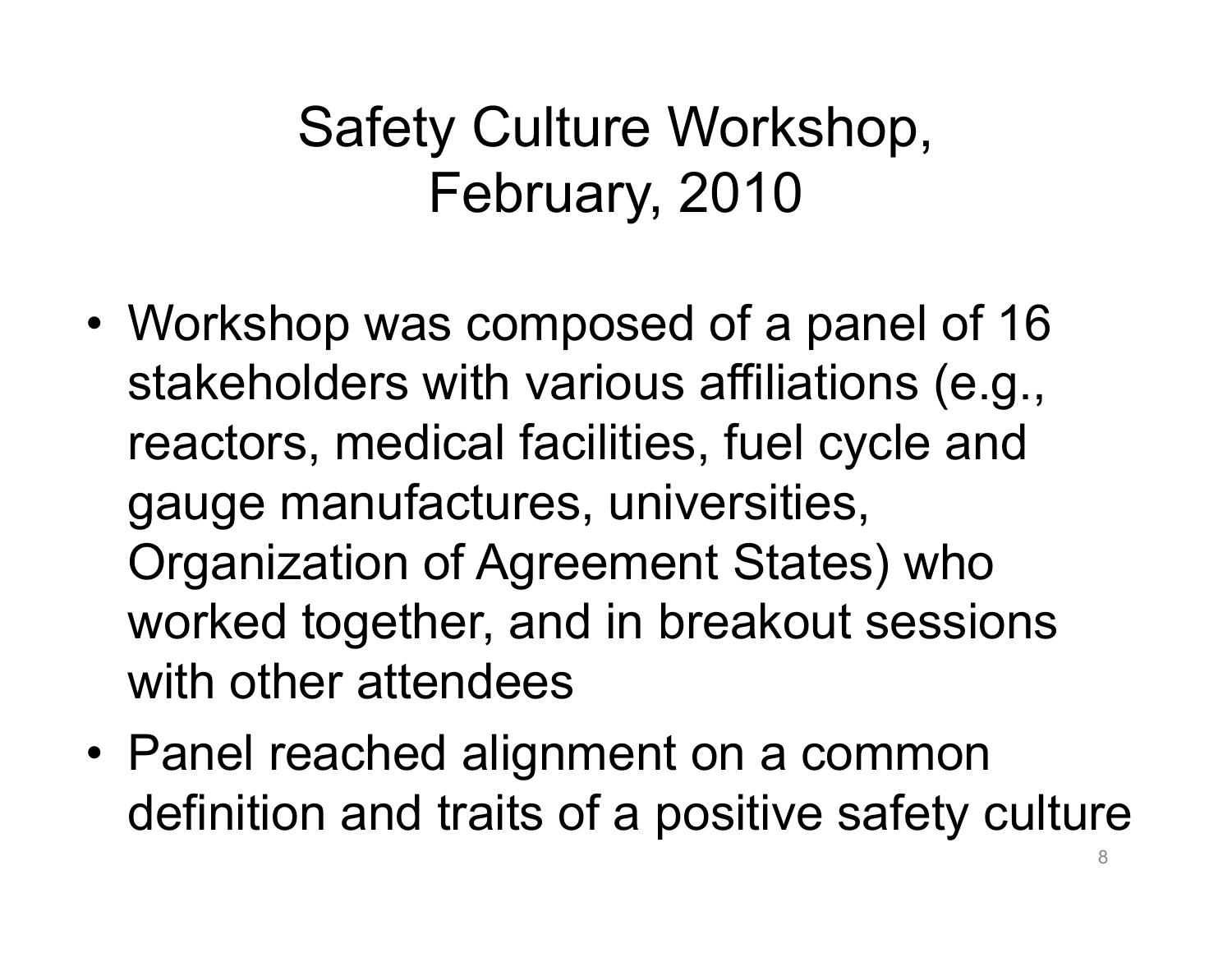#### Workshop Safety Culture Definition

Nuclear Safety Culture is the core values and behaviors resulting from a collective commitment by leaders and individuals to emphasize safety over competing goals to ensure protection of people and the environment.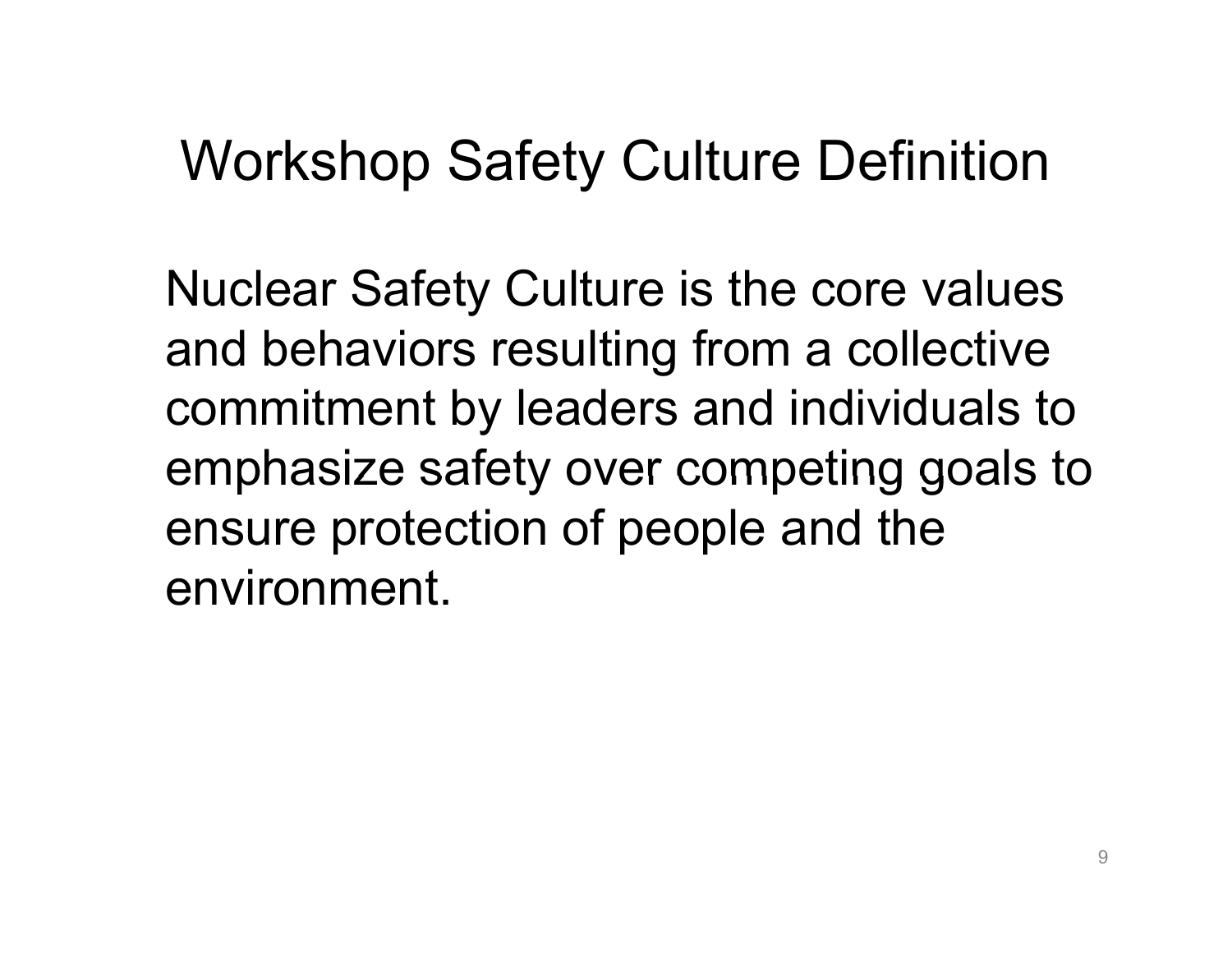## Workshop Safety Culture Traits

- Leadership Safety Values and Actions
- Problem Identification and Resolution
- Personal Accountability
- Work Processes
- Continuous Learnin g
- Environment for Raising Concerns
- Effective Safety Communication
- Respectful Work Environment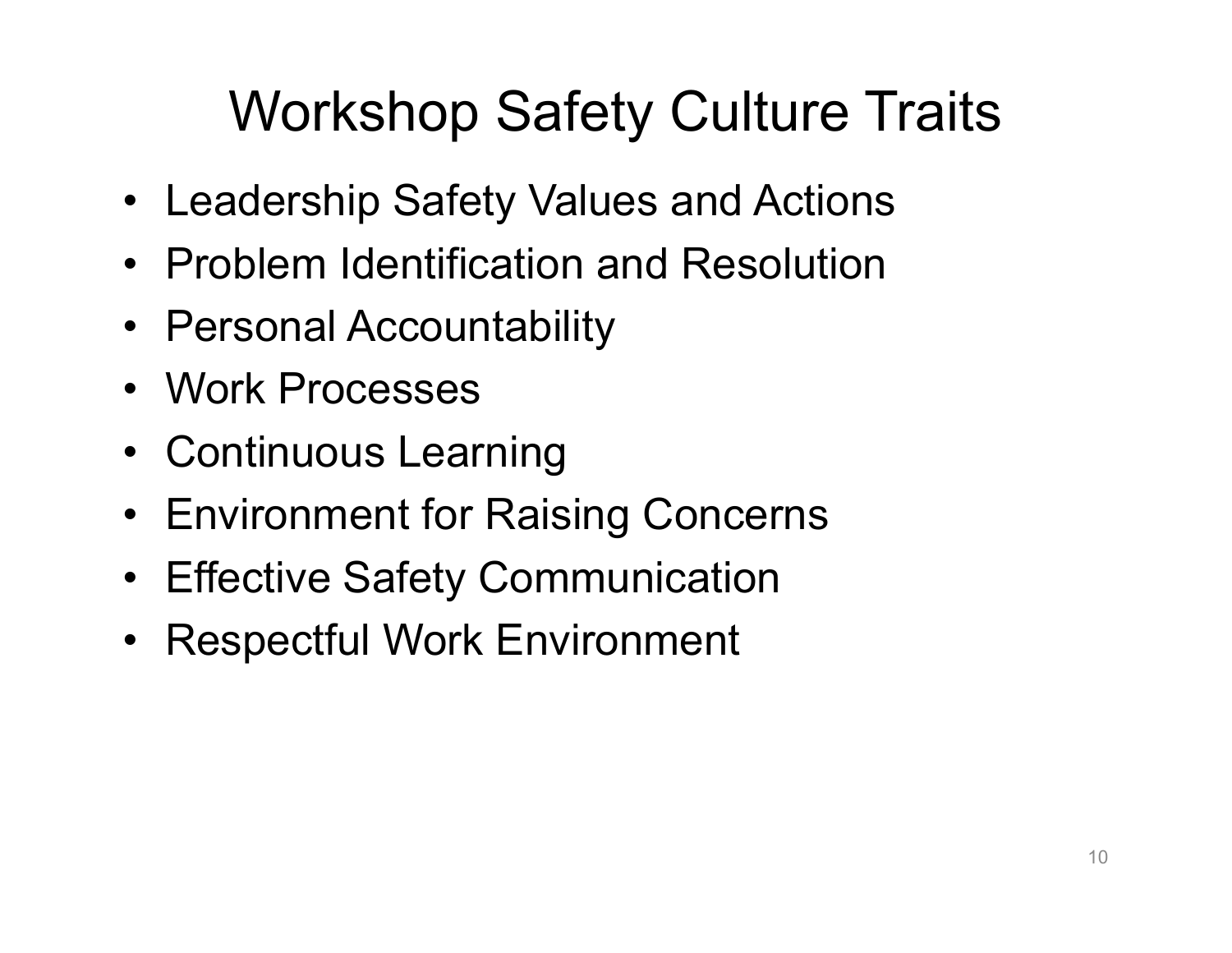| NRC's Draft Safety Culture Policy Statement characteristics                                                                                                                                                                                              | February 2010 workshop safety culture traits                                                                                                                                                                                                      |
|----------------------------------------------------------------------------------------------------------------------------------------------------------------------------------------------------------------------------------------------------------|---------------------------------------------------------------------------------------------------------------------------------------------------------------------------------------------------------------------------------------------------|
| <b>Problem Identification and Evaluation</b><br>The organization ensures that issues potentially impacting safety or security are<br>promptly identified, fully evaluated, and promptly addressed and corrected<br>commensurate with their significance. | <b>Problem Resolution and Metrics</b><br>The organization ensures that issues potentially impacting safety or<br>security are promptly identified, fully evaluated, and promptly<br>addressed and corrected commensurate with their significance. |
| <b>Work Practices</b><br>Personnel demonstrate ownership for nuclear safety and security in their day-to-<br>day activities.                                                                                                                             | <b>Personal Responsibilities and Attitudes</b><br>Everyone is personally responsible for nuclear safety.                                                                                                                                          |
| <b>Work Planning and Control</b><br>Process for planning and controlling work activities are implemented such that<br>safety and security are maintained.                                                                                                | <b>Processes and Procedures</b><br>Processes for planning and controlling work activities are<br>implemented such that safety is maintained.                                                                                                      |
| <b>Continuous Learning Environment</b><br>The organization maintains a continuous learning environment in which<br>opportunities to improve safety and security are sought out and implemented.                                                          | <b>Continuous Learning</b><br>Organizational learning is embraced.                                                                                                                                                                                |
| <b>Licensee Decision Making</b><br>The organization's decisions ensure that safety and security are maintained.                                                                                                                                          | <b>Leadership Safety Behaviors</b><br>Leaders demonstrate commitment to safety.                                                                                                                                                                   |
| <b>Safety Conscious Work Environment</b><br>The organization maintains a safety conscious work environment in which<br>personnel feel free to raise safety and security concerns without fear of retaliation.                                            | <b>Encouraging Report of Problems</b><br>The organization maintains a safety conscious work environment in<br>which personnel feel free to raise concerns without fear of retaliation.                                                            |
|                                                                                                                                                                                                                                                          | <b>Effective Safety Communication</b><br>Effective communication is essential to maintain focus on safety.                                                                                                                                        |
|                                                                                                                                                                                                                                                          | <b>Respectful Work Environment</b><br>Trust and respect permeate the organization.                                                                                                                                                                |
| <b>Accountability</b><br>Roles, responsibilities, and authorities for safety and security are clearly defined<br>and reinforced.                                                                                                                         |                                                                                                                                                                                                                                                   |
| <b>Resources</b><br>The organization ensures that the personnel, equipment, tools, procedures, and<br>other resources needed to ensure safety and security are available.                                                                                |                                                                                                                                                                                                                                                   |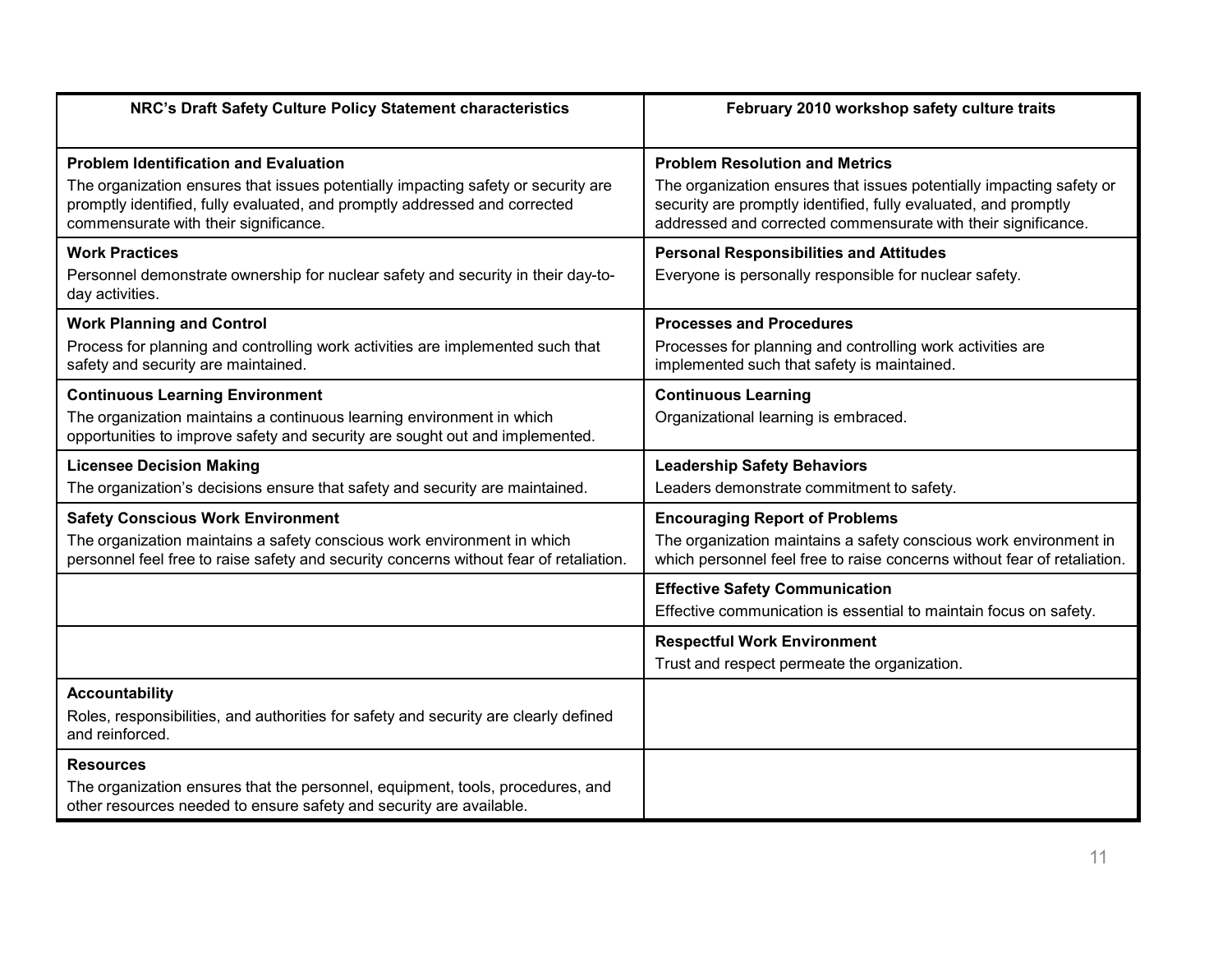### Evaluation of Public Comments

- Three main issues identified:
	- Implementation of policy statement needs clarification
	- Inclusion of "security" in definition and traits may be confusing for many
	- Use of a policy statement which is not enforceable vs. a regulation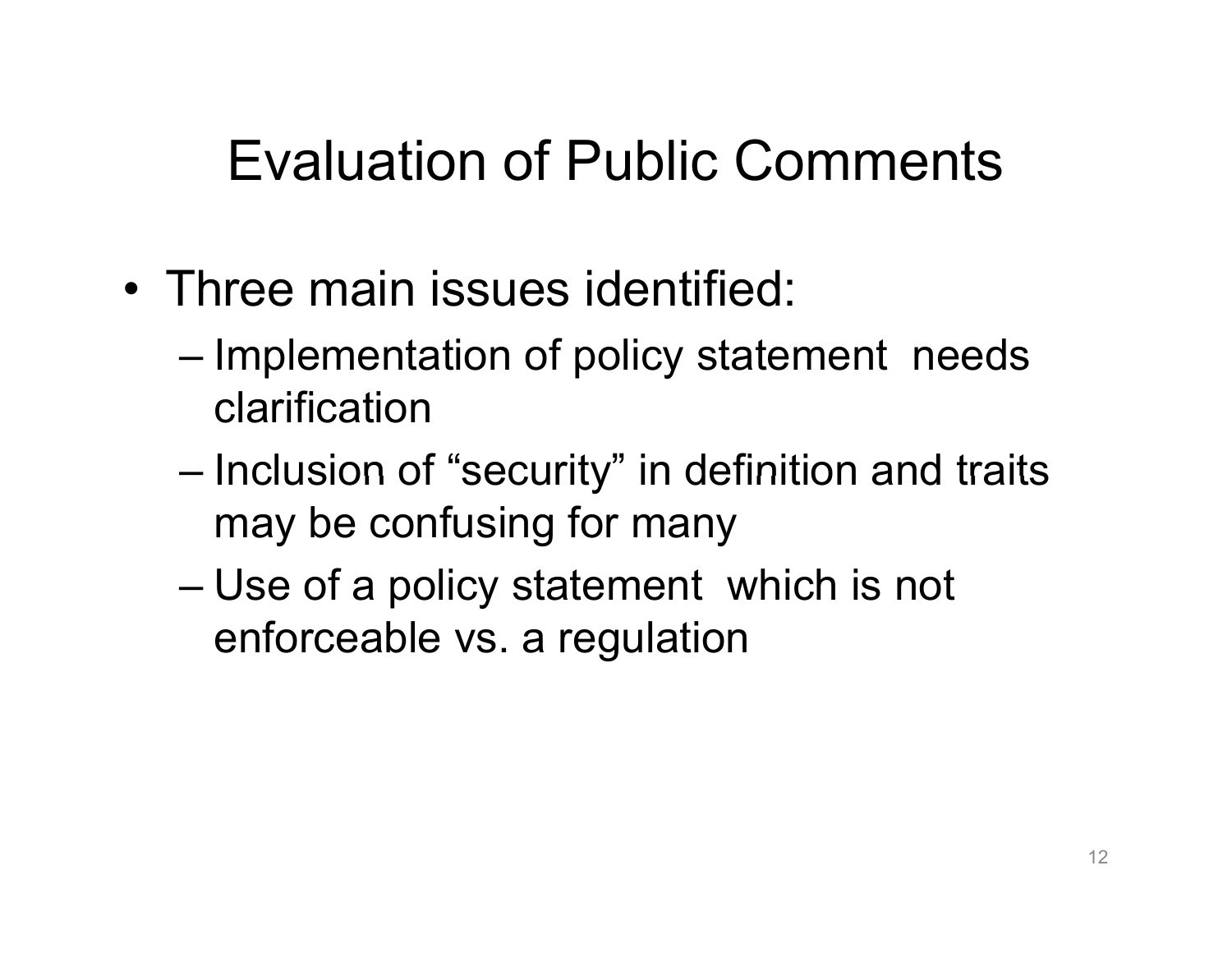# Additional Outreach

- • NRC staff attended or participated in several industry forums
	- Provided information on efforts so far
	- Available to answer questions/direct comments on draft policy statement and February 2010 workshop products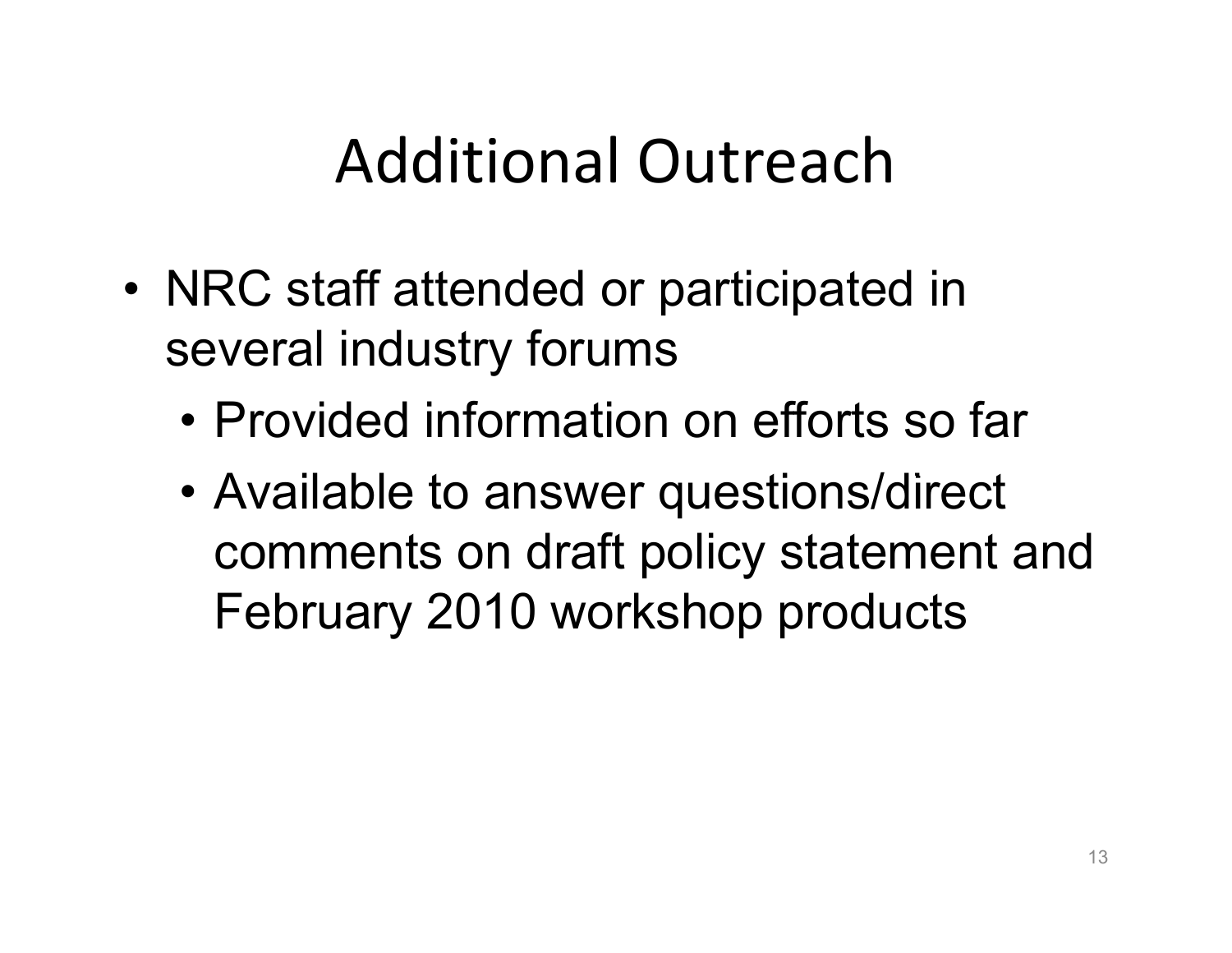NRC Revised Draft Safety Culture Policy Statement, September, 2010

- • Revision to draft statement of policy, including use of 2010 workshop definition and revised workshop traits based on ongoing staff reviews, outreach activities and public comments
- • The term "security" not included in revised definition or traits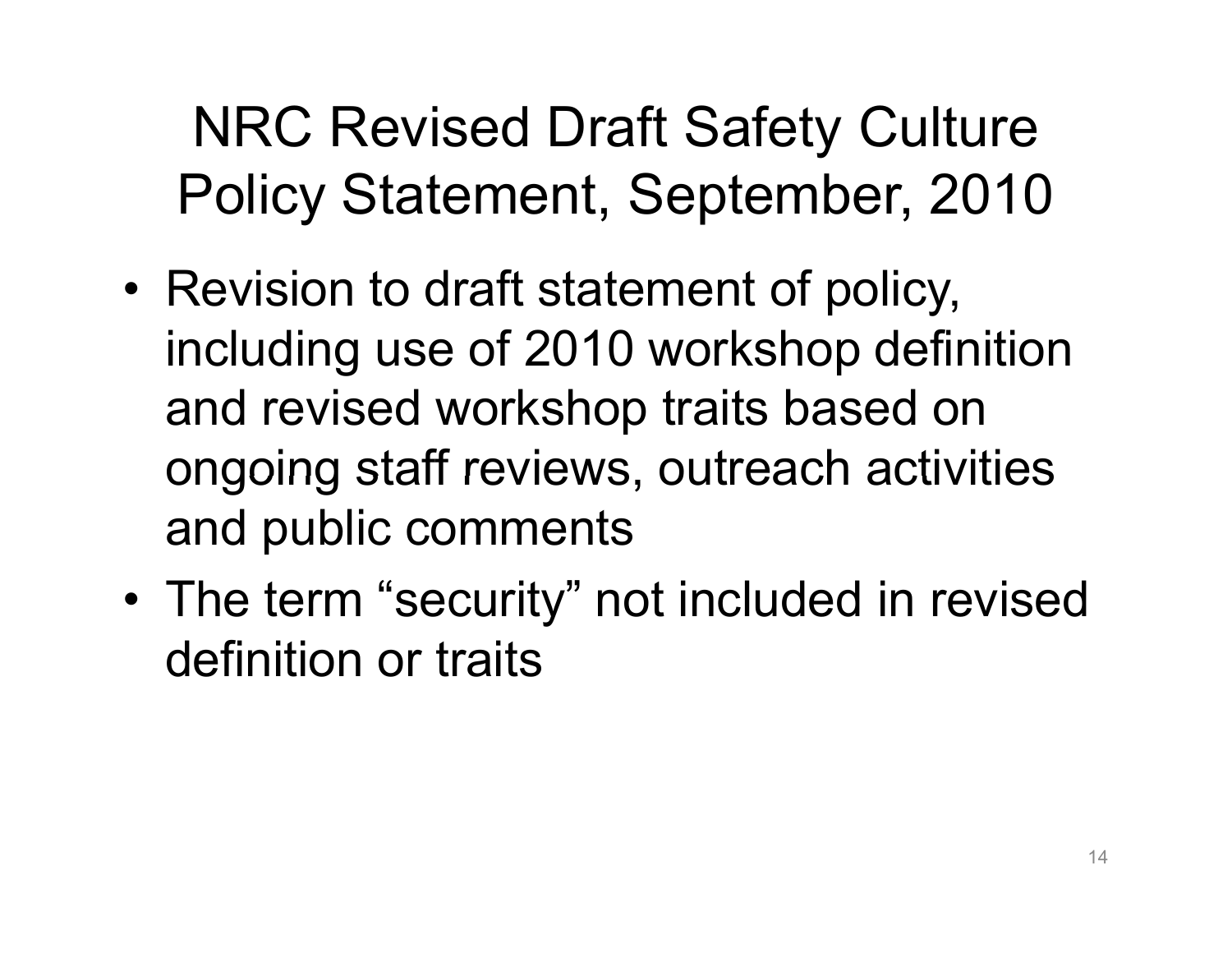## Preamble Added to the NRC Revised Safety Culture Traits

- • Defines a trait as a pattern of thinking, feeling, and behaving that emphasizes safety
- Notes that although the term "security" is not expressly included in the traits, as the primary pillars of the NRC's regulatory mission, consideration of both safety and security issues, commensurate with their significance, is an underlying principle of the Statement of Policy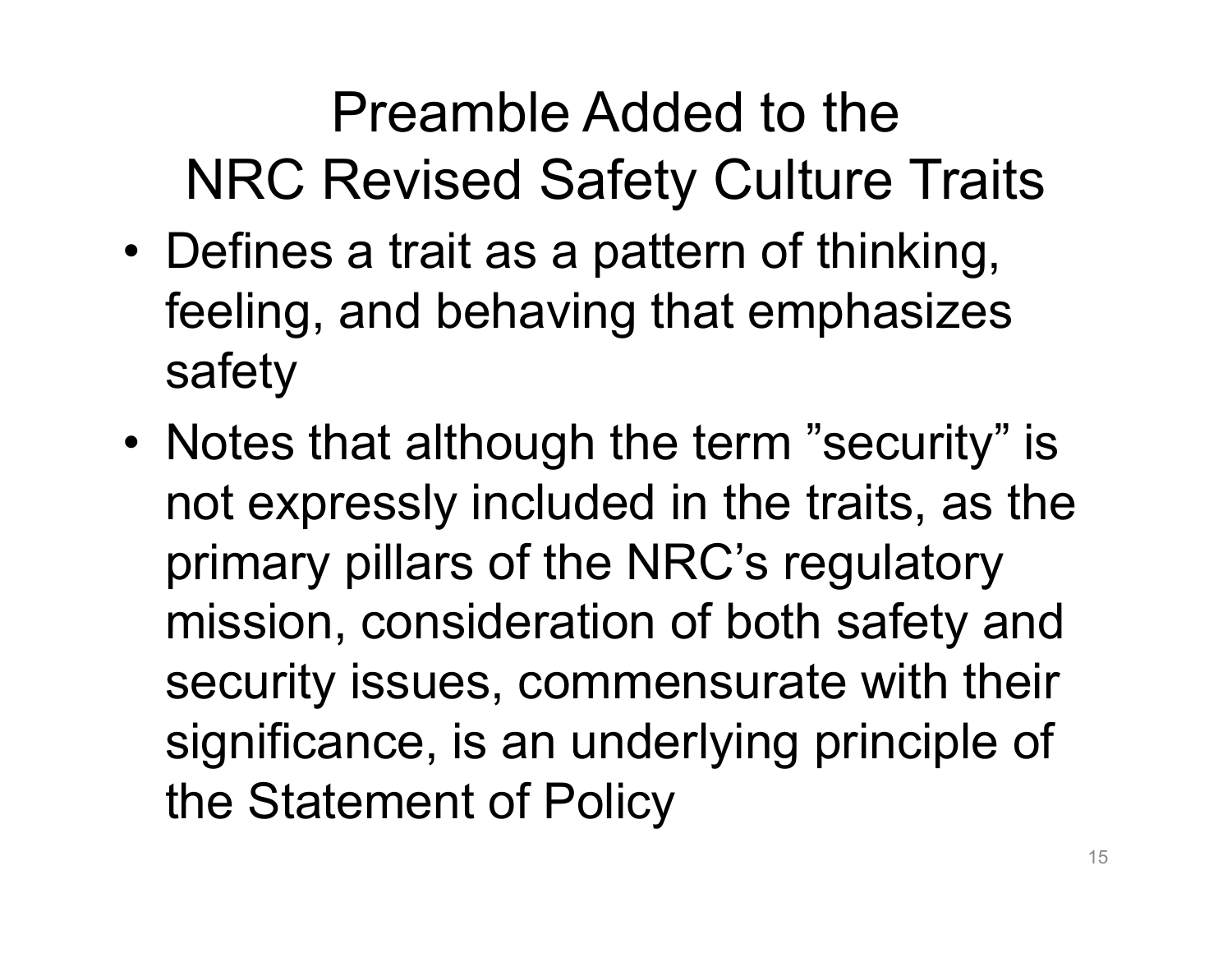#### Additional Revisions

- Traits are included in the Statement of Policy (rather that included in the Federal Register to support the Statement of Policy)
- $\bullet~$  Is applicable to vendors and suppliers of safety  $$ related components
- Indicates Commission's expectations that the Agreement States and other organizations interested in the safe use of nuclear materials develop and maintain a positive safety culture